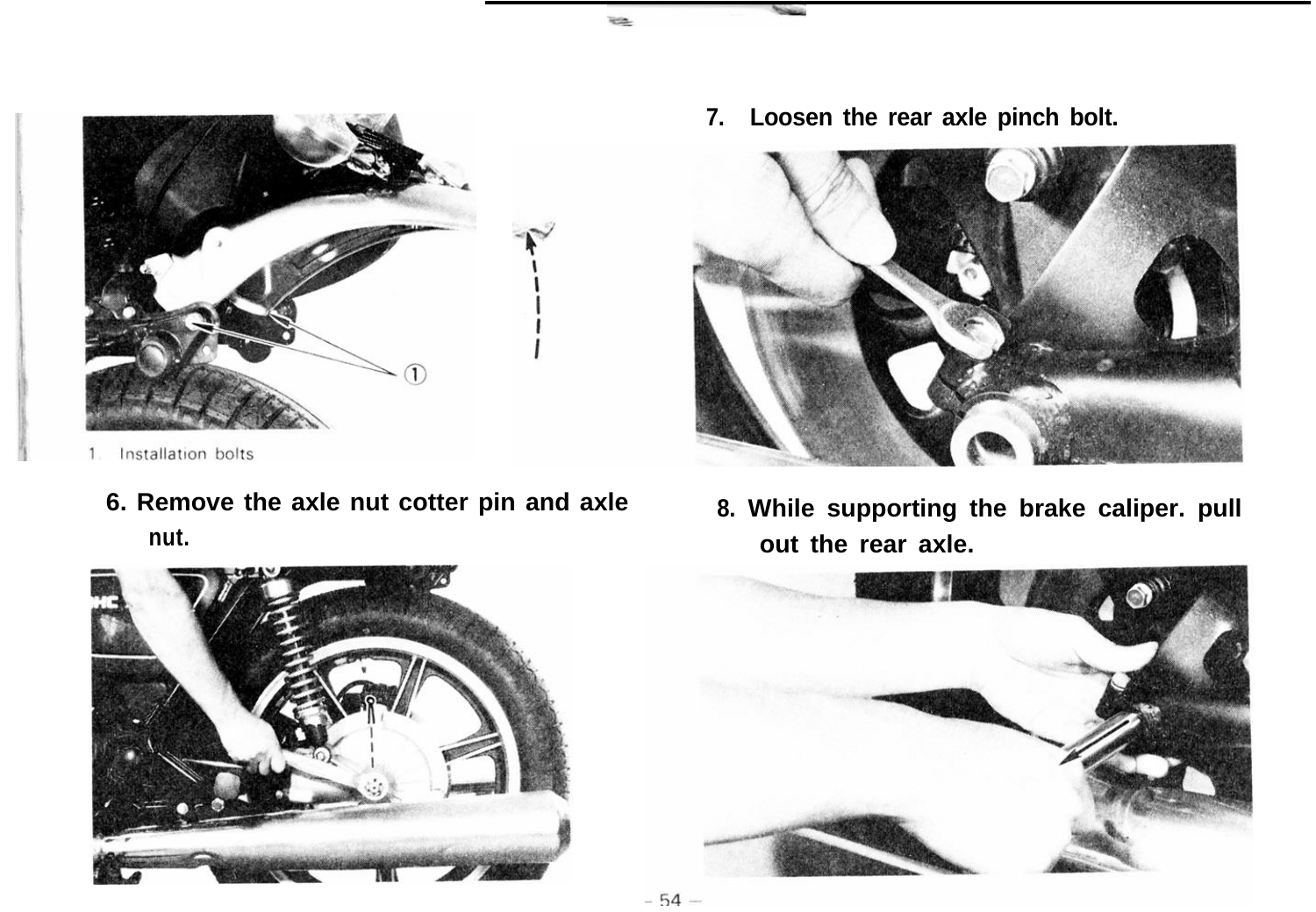9. Hold up the brake caliper assembly and place it on the hook of the rear arm.



**10.** Move the wheel to the right side to separate it from the final gear case and remove the rear wheel.

 $N$  O T E :  $\frac{1}{2}$   $\frac{1}{2}$   $\frac{1}{2}$   $\frac{1}{2}$   $\frac{1}{2}$   $\frac{1}{2}$   $\frac{1}{2}$   $\frac{1}{2}$   $\frac{1}{2}$   $\frac{1}{2}$   $\frac{1}{2}$ 

Do not depress the brake pedal when the wheel is off the machine as the brake caliper piston will be forced out of the cylinder.



11. To install the rear wheel, reverse the removal procedure.

NOTE: ~--

When installing the rear wheel. be sure the splines on the wheel hub fit into the final gear case.

Make sure there is an enough gap between the brake pads before inserting the brake disc.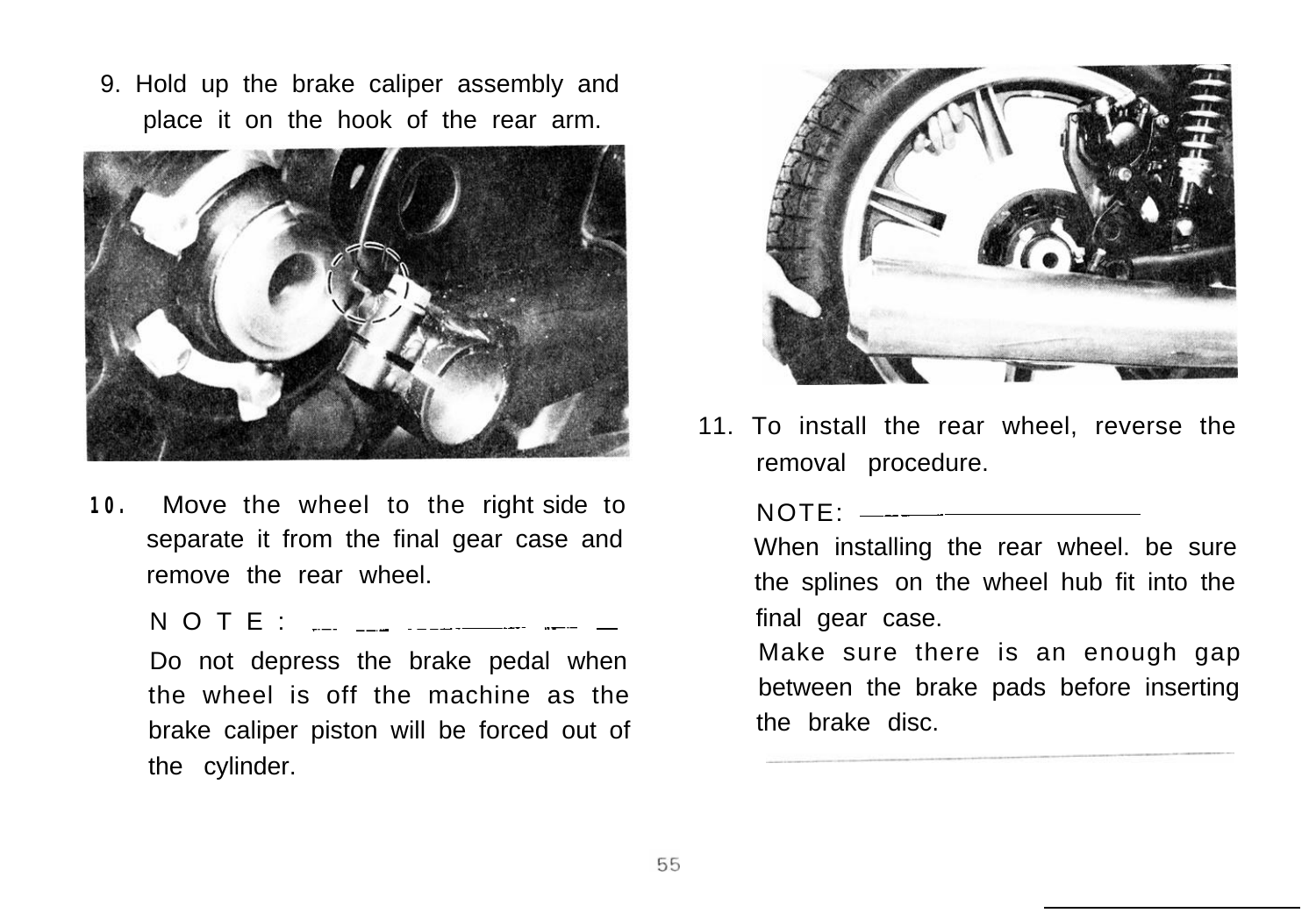

- Rear wheel hub splines
- Final gear case splines

Tightening torque: Axle nut: 15 m-kg (108 ft-lb) Axle pinch bolt: 0.6 m-kg (4 ft-lb) Shock absorber: Top mount: 3.5 m-kg (25 ft-lb) Bottom mount: 4.0 m-kg (29 ft-lb)

CAUTION:

Always use a new cotter **pin on the rear axle nut.**

## **Cable inspection and lubrication**

- 1. Damage to the outer housing of the various cables, may cause corrosion and often free movement will be obstructed. An unsafe condition may result so replace such cables as soon as possible.
- 2. If the inner cables do not operate smoothly. lubricate or ask your Yamaha dealer to replace them.

Becommended lubricant: Yamaha chain and cable lubricant or SAE 10W/30 type "SE" motor oil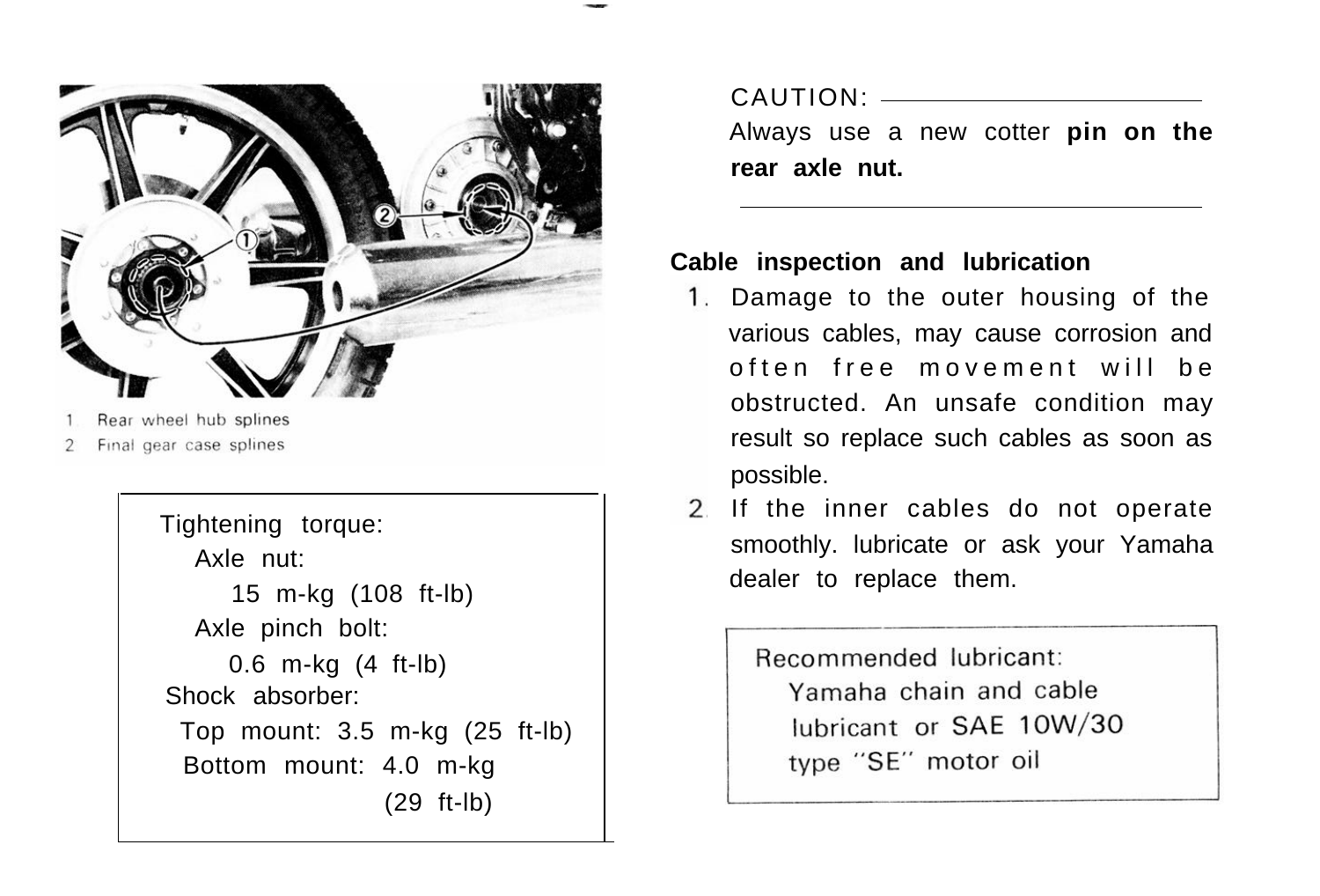**Throttle cable and grip lubrication The throttle twist grip assembly should be greased at the time that the cable is lubricated, since the grip must be removed to get at the end of the throttle cable. Two screws clamp the throttle housing to the handlebar. Once these two are removed, the end of the cable can be held high to pour in several drops of lubricant. With the throttle grip disassembled coat the metal surfaces of the grip disassembly with a suitable all-purpose grease to cut down friction.**

**Lubrication of levers, pedals, etc.**

- **1. Lubricate the pivoting parts of the brake and clutch levers with motor oil (1 0W/30) or chain and cable lubricant.**
- **2. Lubricate the shaft of the brake pedal with lithium soap grease.**

## **Steering inspection**

**Periodically inspect the condition of the steering. Worn out or loose steering bearings may be dangerous.**

**Place a block under the engine to raise the front wheel of the motorcycle off the ground: then hold the lower end of the front fork and** try **to move forward and backward. If any free play can be felt, ask a Yamaha dealer to inspect and adjust.**

**Inspection is easier if the front wheel is removed.**

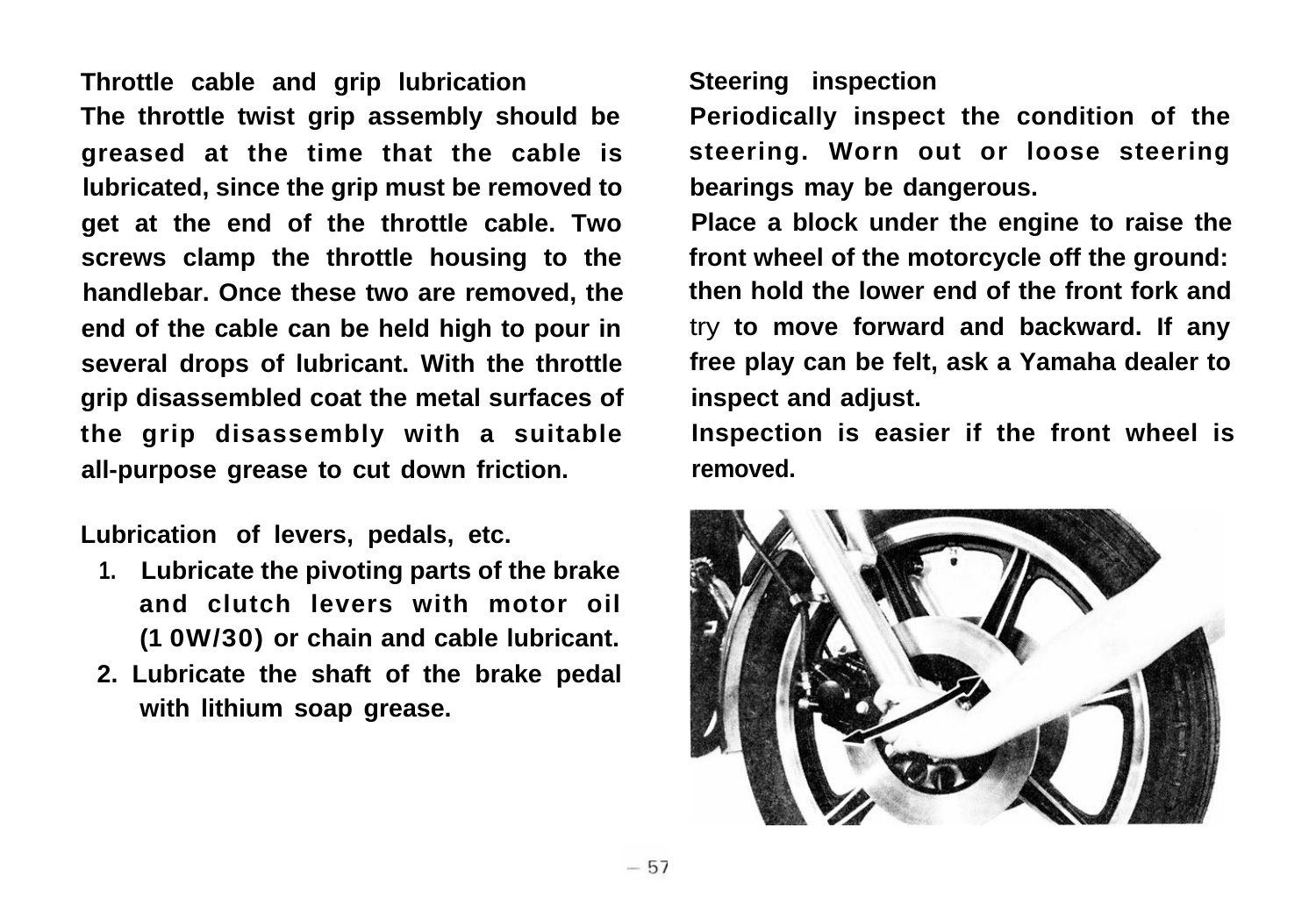**Brake light switch adjustment The brake light switch is operated by movement of the brake pedal.**

**To adjust, hold the main body of the switch with the hand so it does not rotate and turn the adjusting nut. Proper adjustment is achieved when the brake light comes on slightly before the brake begins to take effect.**



Main body

Adjusting nut  $2.$ 

## **Fuse replacement**

**1. The fuse block is located under the seat.**



**2. If any fuse is blown, turn off the ignition switch and the switch in the circuit in question and install a new fuse of proper amperage.**

**Then turn on the switches. and see if the electrical device operates. If the fuse immediately blows again, consult your Yamaha dealer.**